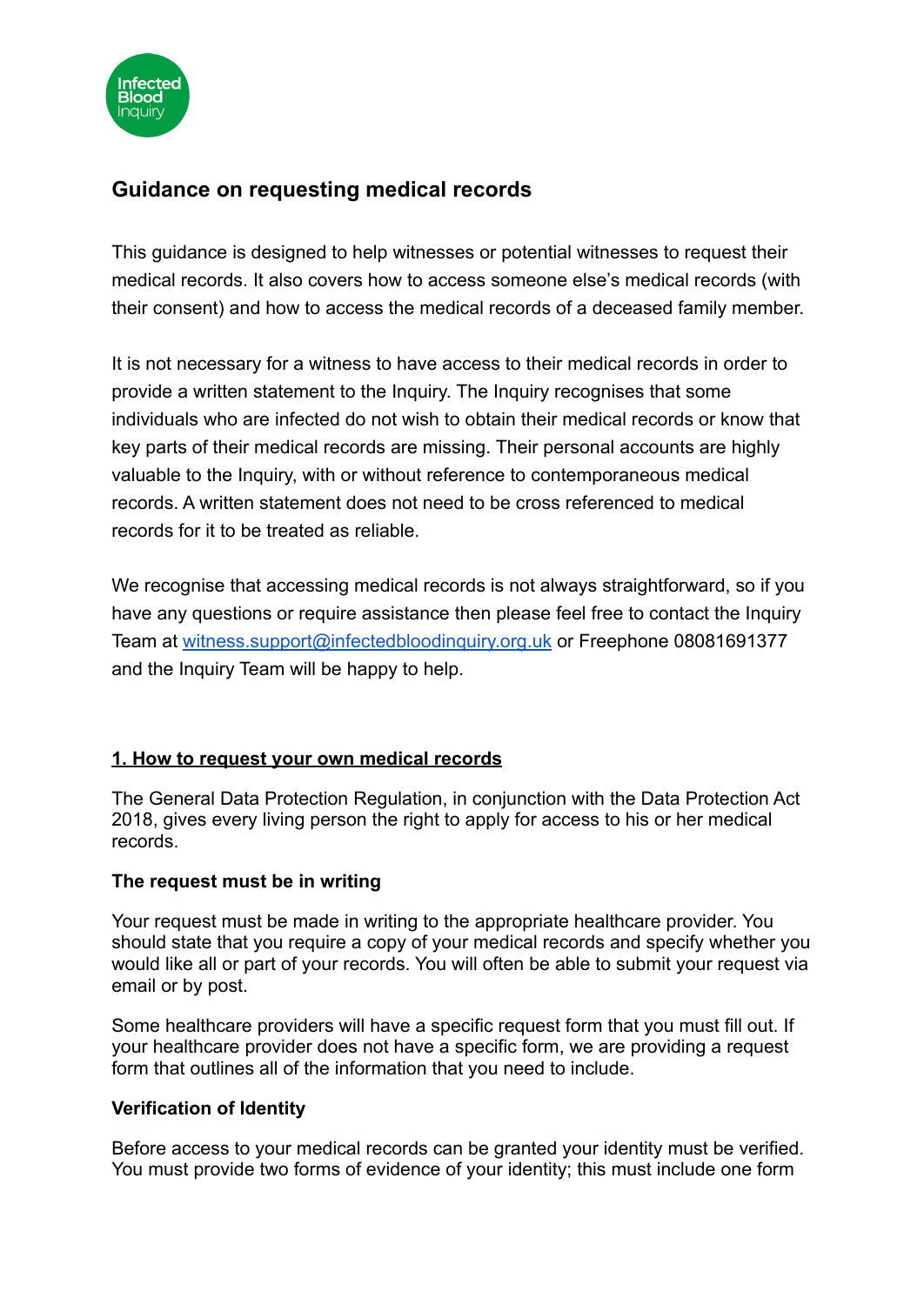of personal photographic identification and one form of proof of address. Acceptable documentation includes: passport, photo driving licence, bank statements and utility bills, but not mobile telephone bills, as they can be sent to different addresses.

## **Response Times**

You are entitled to receive a response from the healthcare provider no later than 28 days after your completed application has been received, provided that you have given enough information to identify you. The 28 days can be extended by a further two months where requests are deemed to be 'complex' or 'numerous'.

Access to your medical records can only be denied in exceptional circumstances. If your access request is declined then please get in touch with the Inquiry Team.

### **Applying to separate healthcare providers**

You will need to apply for your GP records and then separately to each hospital or healthcare provider that you have received treatment at.

## *i) GP records*

If you are currently registered with a GP you will need to send a request in writing to the practice manager at your GP surgery. Your GP record should include copies of hospital letters.

## *ii) If you are not currently registered with a GP*

If you are not currently registered with a GP then your records may still be held by the last GP surgery that you were registered with. If your last GP surgery no longer holds your records then, depending on the location of your last GP surgery, you should apply to:

- **England -** Primary Care Support England **Address:** The Records Manager, Primary Care Support England, PO Box 350, Darlington, DL1 9QN **Email:** [pcse.accessrequests@nhs.net](mailto:pcse.accessrequests@nhs.net)
- **Wales -** NHS Wales Shared Services Partnership **Address:** The Records Manager, NHS Wales Shared Services Partnership, HRR Department, NWSSP, Cwmbran House, Mamhilad Park Estate, Pontypool, NP4 0XS **Email:** [nwssp-primarycareservices@wales.nhs.uk](mailto:nwssp-primarycareservices@wales.nhs.uk)
- **Scotland -** NHS Scotland Practitioner Services **Address:** Records Manager, Practitioner Services, NHS National Services Scotland, Gyle Square, 1 South Gyle Crescent, Edinburgh, EH12 9EB **Email:** [adam.bates@nhs.net](mailto:adam.bates@nhs.net)
- **Northern Ireland -** Medical Services Department, Business Services **Organisation**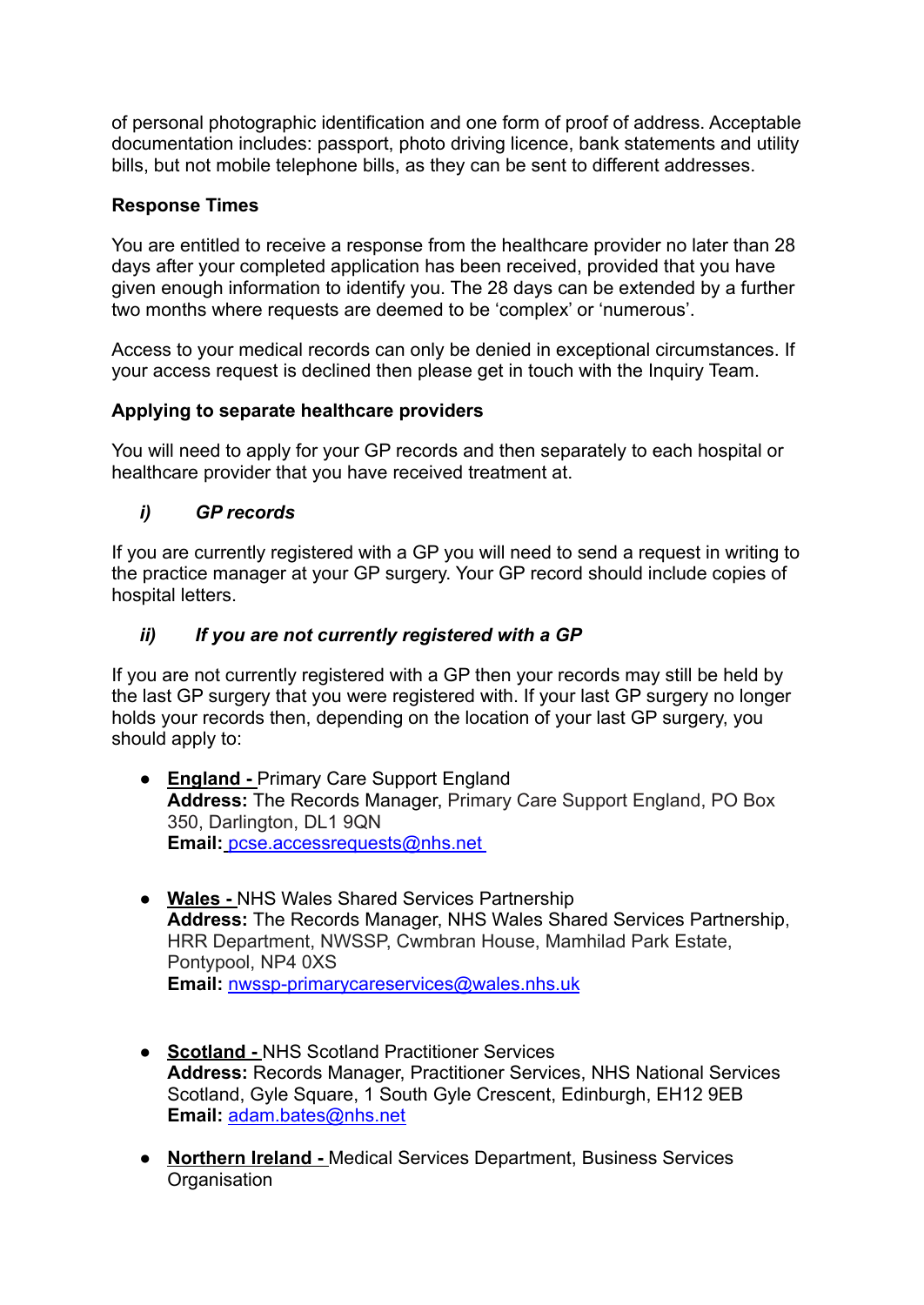**Address:** The Records Manager, Medical Services Department, Business Services, 2 Franklin Street, Belfast, BT2 8DQ **Email:** dpa.bso@hscni.net

## *iii) NHS hospital records*

To obtain a copy of your hospital records you will need to apply in writing to the hospital's records manager at the hospital where you received your treatment.

Below are links to the various NHS hospital trusts:

- NHS England: [NHS Choices website](http://www.nhs.uk/servicedirectories/pages/acutetrustlisting.aspx)
- NHS Wales: [NHS Wales Hospital Directory](http://www.wales.nhs.uk/ourservices/directory/Hospitals)
- NHS Scotland: [NHS Scotland Health Boards](https://www.scot.nhs.uk/organisations/)
- NHS Northern Ireland**:** [Northern Ireland Health and](https://www.nidirect.gov.uk/contacts/health-and-social-care-trusts) Social Care Trusts

### *iv) Haemophilia centres*

If you are currently registered with a haemophilia centre then you can apply to that centre for a copy of your records.

The National Haemophilia Database (NHD) is a register of UK patients with all kinds of bleeding disorders, which was established in 1969. The database is managed by the UK Haemophilia Doctors' Organisation (UKHCDO), they are required by the Department of Health to collect data on diagnosis, management and complications of bleeding disorders. A complete list of the information that the UKHCDO collect can be seen on their website [www.ukhcdo.org](http://www.ukhcdo.org/nhd/). If you would like to request a copy of any information that the NHD holds about you then you will need to complete this [application form.](http://www.ukhcdo.org/wp-content/uploads/2018/05/Application-for-access-to-health-records_Patient-_May2018.pdf)

### **2. Can someone else request your medical records on your behalf?**

Medical records are strictly confidential so you can only access someone else's records if you:

- are acting on their behalf and have been given their consent to do so:
- have legal authority to make decisions on their behalf (power of attorney);
- have another legal basis for access.

If you wish to access someone else's medical records you will need to submit a request in writing to the relevant healthcare provider with the patient's written consent. If the healthcare facility does not supply an application form, we have provided a request form that outlines all of the information that you need to include.

### **3. How to access the medical records of a deceased family member**

### **Retention periods for the medical records of a deceased patient**